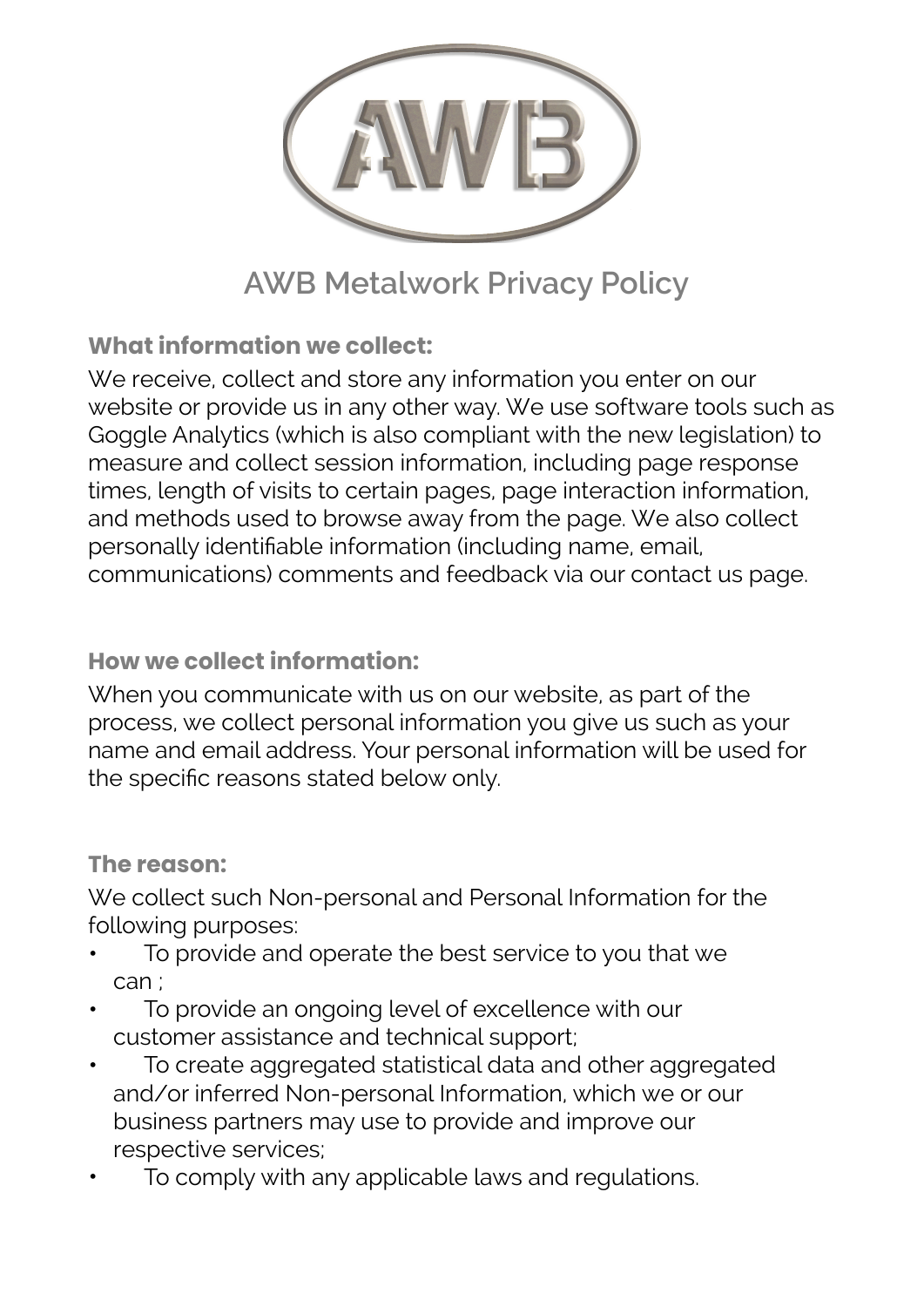**How we store, use, share and disclose your site visitors' personal information?**

AWB Metalwork is hosted on the Wix.com platform. Wix.com provides us with the online platform that allows us to provide and market our services to you. Your data may be stored through Wix.com's data storage, databases and the general Wix.com applications. They store your data on secure servers behind a firewall.

Any information received via our contact us page on the website is stored via Wix logging system and deleted after 31 days unless further communication has been made.

## **How we communicate with your site visitors?**

if you are an agreed / current client of AWB Metalwork we may contact you to notify you regarding your account, to troubleshoot problems with your account, to resolve a dispute, to collect fees or monies owed, to poll your opinions through surveys or questionnaires, to send updates about our company, or as otherwise necessary to contact you to enforce our User Agreement, applicable national laws, and any agreement we may have with you. For these purposes we may contact you via email, telephone, text messages, and postal mail.

#### **How we use cookies and other tracking tools?**

We collect Device Information using the following technologies: - "Cookies" are data files that are placed on your device or computer and often include an anonymous unique identifier. For more information about cookies, and how to disable cookies, visit [http://](https://l.facebook.com/l.php?u=http%253A%252F%252Fwww.allaboutcookies.org%252F&h=ATPCsHh-VtATsVA-acv8c-UQTSNdRXJNs2E4FPhCbZIh0xuIhp2OVWqt0chBmN-ECgnrHa-rscOrf-efaYaRRBnFRl8_1ab6DZTSTj-mfKKbb90uqQn-CFvW) [www.allaboutcookies.org](https://l.facebook.com/l.php?u=http%253A%252F%252Fwww.allaboutcookies.org%252F&h=ATPCsHh-VtATsVA-acv8c-UQTSNdRXJNs2E4FPhCbZIh0xuIhp2OVWqt0chBmN-ECgnrHa-rscOrf-efaYaRRBnFRl8_1ab6DZTSTj-mfKKbb90uqQn-CFvW).

AWB Metalwork uses the services of Goggle Analytics which tracks personal information through the use of cookies, for details on Goggles Privacy policy and data storage please see their privacy policy [https://policies.google.com/privacy](https://l.facebook.com/l.php?u=https%253A%252F%252Fpolicies.google.com%252Fprivacy&h=ATPCsHh-VtATsVA-acv8c-UQTSNdRXJNs2E4FPhCbZIh0xuIhp2OVWqt0chBmN-ECgnrHa-rscOrf-efaYaRRBnFRl8_1ab6DZTSTj-mfKKbb90uqQn-CFvW)